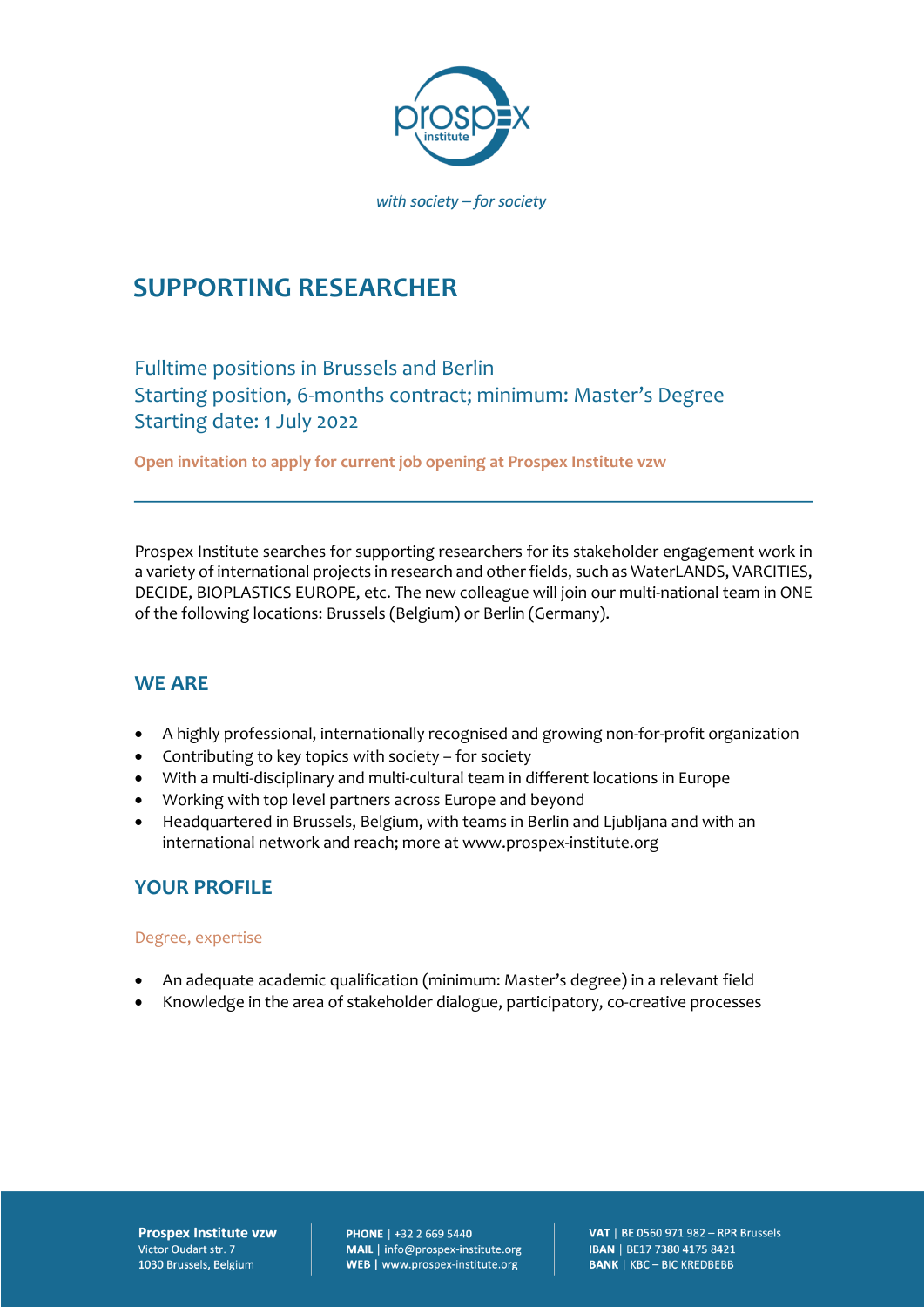

#### Experience, interests

- First professional experience in internship an asset yet not required
- Interested in dialogue processes and engagement of citizens and stakeholders, also in advanced content, research and technical fields
- Interested in a variety of areas and topics including sustainability, research and innovation, energy, health and others

#### Skills and attitudes

- Very good organizational skills
- Very good skills for research, writing and reporting, content development in diverse electronic and other forms
- Proficiency in handling digital tools
- Aptitude to support short- and long-term consultancy projects
- A team player and able to work independently
- Open-minded, professional, pro-active, respectful and user-friendly attitude

#### Location, language & travel

- Willing to work at ONE of the possible locations: Brussels or Berlin
- Languages: for all locations an excellent native or near native command of English
	- o Additionally for Brussels: an excellent command of one or several other language/s an important asset
	- o Additionally for Berlin: a very good command of German; additional languages an important asset
- Familiar with the context and environment in the location in question
- Willing to travel frequently, also internationally, between 1 day and several days per month (COVID-19 situation allowing)

### **TASKS**

- Support stakeholder engagement, dialogue and related processes, such as interviews, inperson, hybrid or online events and tools, also logistically
- Support junior and other consultants through research
- Help draft written reports and documents in flawless English and, as applicable, in other languages
- Support stakeholder mapping, identifying stakeholder groups mindful of concerns regarding diversity and inclusivity
- Support documentation of projects, and the preparation of presentations
- Support coordination of projects and execute a variety of stakeholder engagement assignments under the supervision of a more senior consultant and in close collaboration with other team members
- As applicable: participation in project meetings and events across Europe (COVID-19 situation allowing)